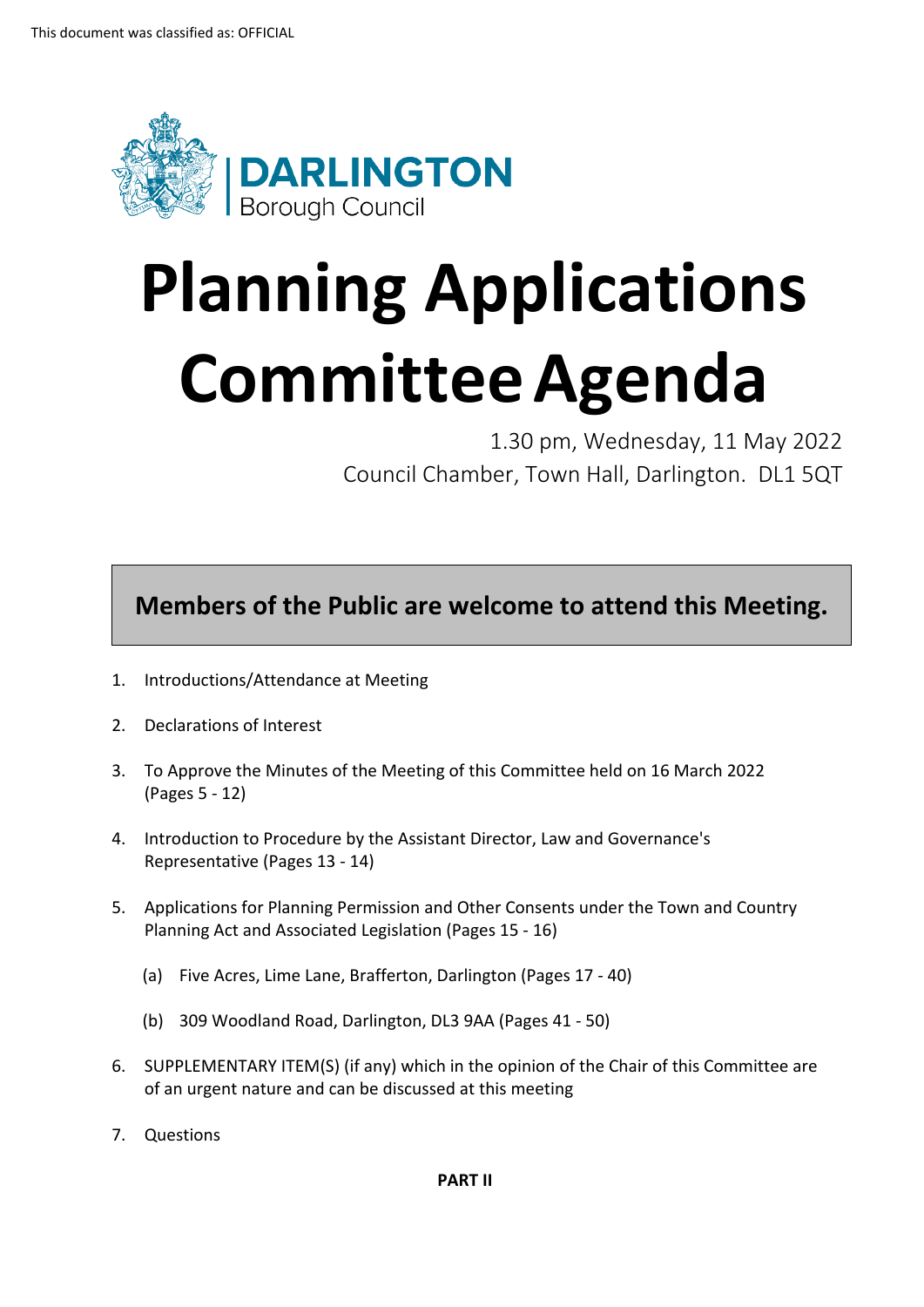8. Notification of Decision on Appeals –

The Chief Executive will report that the Inspectors appointed by the Secretary of State for the Environment have: -

Dismissed the appeal by Mr and Mrs Tyers against this Authority's decision to refuse permission for proposed is creation of 4 Gypsy/Traveller Pitches at Land off Neasham Road/Burma Road, Hurworth Moor, Darlington DL2 1PZ (20/00822/FUL) (Copy of Inspector's decision letter enclosed).

Dismissed the appeal by Mr B Miller of Wynyard Homes against this Authority's decision to refuse permission for proposed erection of 25 no dwellings including 20% affordable (5 no. units) at Newton Grange Farm, Stockton Road, Sadberge, Darlington (20/00891/FUL) (Copy of Inspector's decision letter enclosed). **Recommended** – That the report be received. (Pages 51 - 64)

9. Notification of Appeals –

The Chief Executive will report that:-

Mr Liam Coates has appealed against this Authority's decision to refuse permission for consent to carry out works to protected trees at 16 Cardinal Gardens, Darlington, DL3 8SD (20/01163/TF) (21/00789/FUL)

Mr Donald Jones has appealed against this Authority's decision to refuse permission for consent to carry out works to protected tree at 225 Carmel Road, North Darlington, DL3 9TF (21/00497/TF)

Mr Tim Paver has appealed against this Authority's decision to refuse permission for consent to carry out works to protected trees at Land Adjacent To 20 Freville Grove, Darlington, DL3 9QN (21/01208/TF)

**Recommended** – That the reports be received.

## **PART III**

## **EXCLUSION OF THE PUBLIC AND PRESS**

10. To consider the Exclusion of the Public and Press –

**RECOMMENDED** - That, pursuant to Sections 100B(5) of the Local Government Act 1972, the public be excluded from the meeting during the consideration of the ensuing item on the grounds that it involves the likely disclosure of exempt information as defined in exclusion paragraph 7 of Part I of Schedule 12A of the Act.

11. Complaints Received and Being Considered Under the Council's Approved Code of Practice as of 29 April 2022 (Exclusion Paragraph No. 7) –